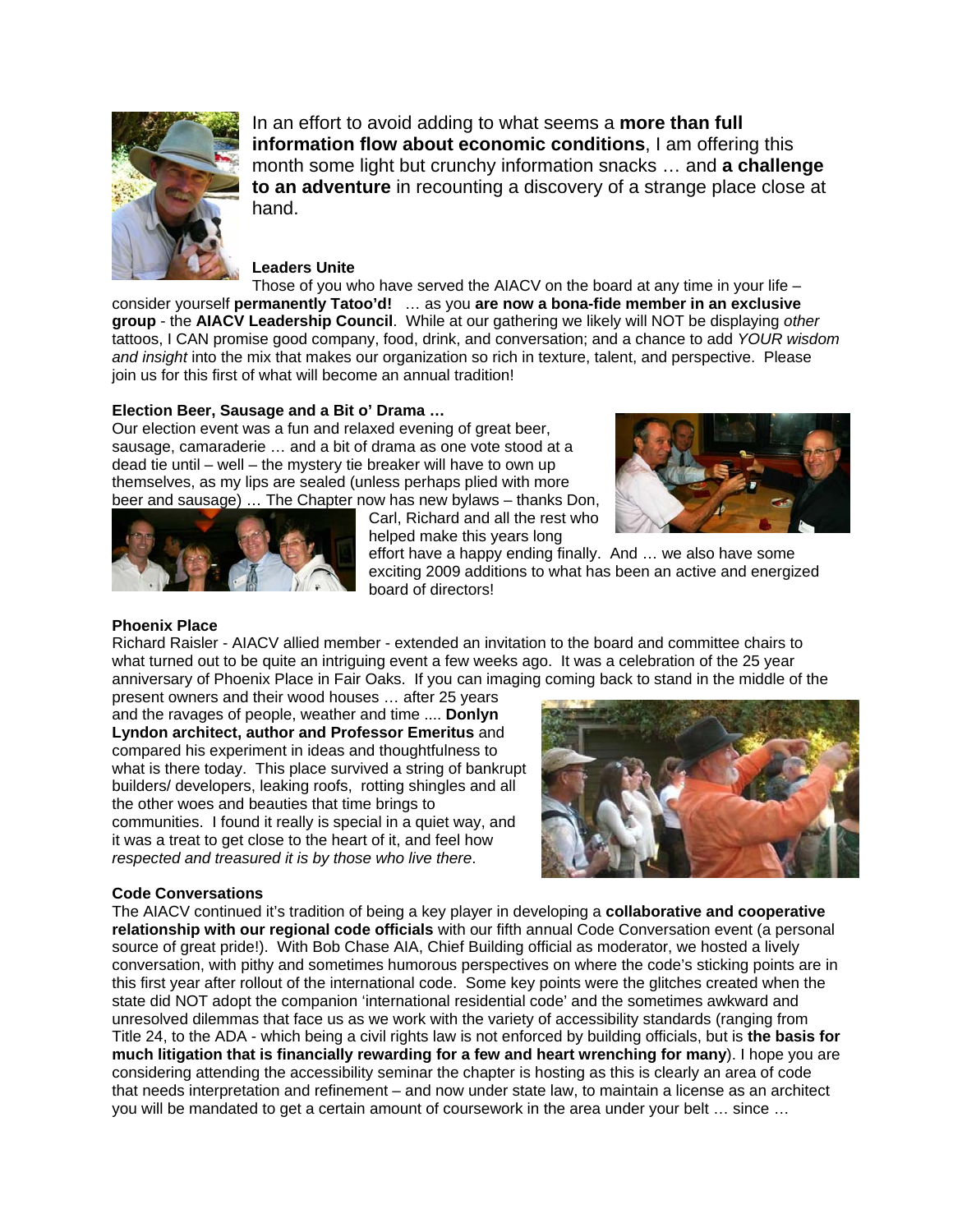**Continuing education is now mandatory** Up until a few weeks ago, California was one of only a few states in the country that had NO requirement for continuing education for architects. Now, all architects must earn a few hours of CE credit, but just for accessibility training. Interestingly, *no* **education is required for life safety and fire, structure, energy conservation, or any of the other myriad** 



**considerations we must balance in doing real life work.** I hope the AIACC gets in front of this issue before every special interest passes their own law requiring education in their interest area … your board of directors already has voted to support broad continuing education – of course as an AIA member, you are already used to having a continuing education requirement, but to the half of regional architects who are not members, this will be entirely new.

# **Scholarship Program**

Cynthia Easton AIA has stepped up to take the reins of our nascent chapter scholarship program, just voted into being by the Board a couple of months ago. I am thrilled to see us get into the business of **supporting our future leaders** in some albeit modest financial capacity … in time to qualify for AIA National matching funds!

# **The Challenge to an Adventure**

I could go on … but with only a few handfuls of weeks left in my term as president, it's easy for me to slip into a reflective mood… so now I'll offer my little story of an ADVENTURE – one that you, yourself could duplicate – easily surpass - with only an investment of one hour of time. *If any one accepts this challenge to explore a strangely lost part of our city, please email me and share your thoughts and photos …* 



# **Near the heart of a city, between a river and the edge of nowhere, at a stranger's camp …**

Fall is a great time to take walks, and with the beauty of a great natural river so close at hand, Kris and I find ourselves often drawn to the American River. Living here it's easy to forget the urban miracle it is, a legacy to the vision and work of a handful  $-$  an unbroken swath of natural splendor snaking through the places of a million lives.

Just a few blocks from my office, at the foot of  $28<sup>th</sup>$  the paving rears up from its dead flatness. Mounting that hump in a car brings

into sudden view a strange landscape of scruffy ground pierced by pipes – a giant landfill now slowly digesting the cast offs buried there – and three nascent 'parks' – the first more in name than function, the Sutter's Landing sign framed with chain link, dust and an unsettling lack of trees. Just beyond if you drive until you can go no further - a metal warehouse from within which come insistent clacks, bangs, and hollers; it's the next park - a giant shade canopy for skaters, which no doubt will be full of mostly young men trying with bloody determination to master a new age art … and the final park is just beyond – an untamed wilderness of trees and